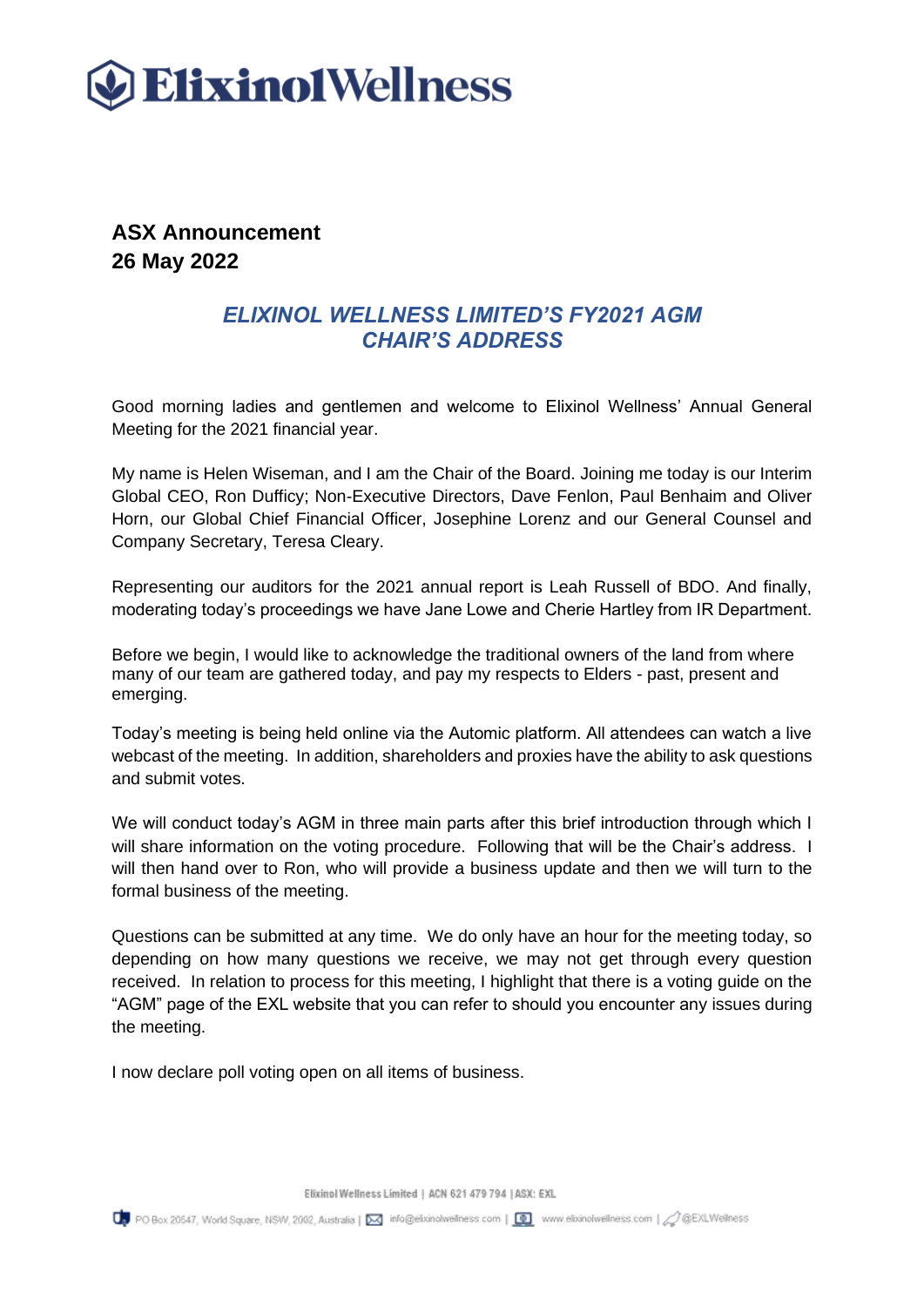# **Elixino1Wellness**

Please submit your votes at any time. I will give you a warning before I move to close voting. After Ron's presentation I will formally step through the voting resolutions.

I would like to now take a moment to comment on the year that has passed and what lies ahead for the Company.

In FY21, Elixinol Wellness continued to transform itself to being a leaner, digitally led, consumer health and wellness business. We have improved profitability across the Group and reduced our operating costs, all while building brand equity in the Australian and US markets by focusing on e-commerce growth, new product innovation and new distribution and/or licensing agreements in many parts of the world. We achieved this despite another challenging period for the CBD industry.

In saying this, there were a number of factors at the macro level that impacted growth. Of course, the COVID-19 pandemic and its impacts on the global retail environment played a role; as did a continued lack in regulatory clarity in many of the major CBD markets. The saturation of the industry from the previous years also resulted in an over-supply of product and therefore a reduction in pricing.

Given the continuation of these unstable market conditions, we relentlessly maintained our strategic focus on transforming Elixinol Wellness to a lower cost, higher margin, consumer-led wellness company. Recognising the strengths of the brand and our reputation for quality, our strategy has been to maintain that focus in the face of unprecedented headwinds, as we understand that this is what is going to drive the recovery of the business into the future.

We welcome the consolidation that is occurring across the industry and by holding onto the things that provide us with our unique competitive advantage, we are well prepared to take advantage when the market improves. The Board and management team worked tirelessly to reduce the cost of doing business and to enhance product margins.

In parallel we also ensured we were making considered and selective investment decisions to support brand building, product innovation and vital e-commerce infrastructure. As industry pioneers truly passionate about hemp, we believe it is this continued commitment to product development and innovation that differentiates Elixinol Wellness from our competitors.

### *FY21 Highlights*

Delving into the past year in a little more detail, there were some important changes made and significant milestones achieved.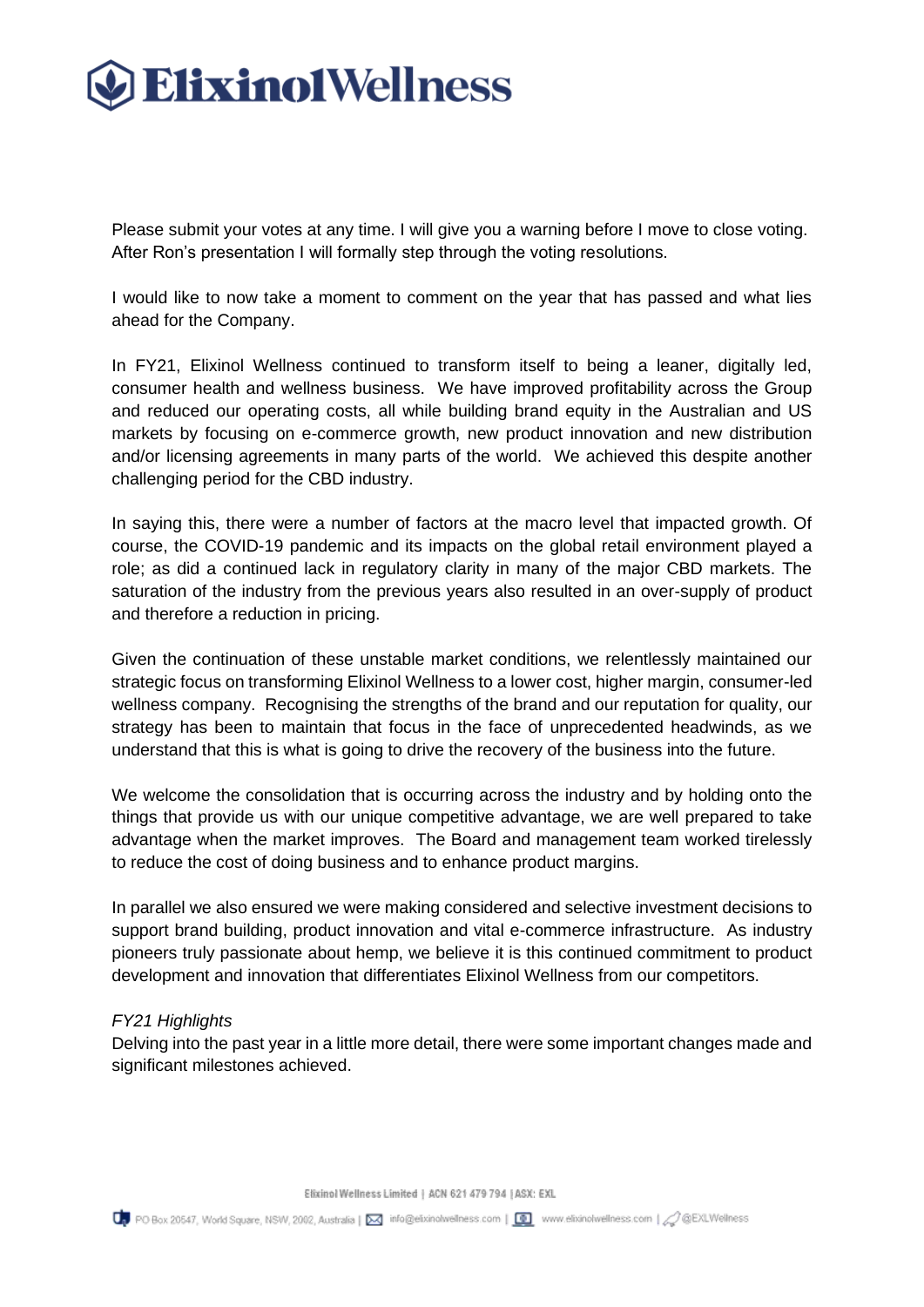

Firstly, in the US we transformed our business model by fully outsourcing our supply chain and shifting our focus to being a leaner, e-commerce driven company. Outside of the US we transitioned our global strategy by closing our European operations and establishing licensing agreements with market-leading partners in the region.

At this point, it is worth touching on our decision to withdraw from the proposed acquisition of CannaCare Health in Germany last year. Suffice to say, this was a very carefully considered decision, based on a well-founded view that moving ahead with the deal was not in the best interest of our shareholders. This has proven to be a wise decision given how quickly the German market dynamics shifted in the second half of last year.

Closer to home, despite challenging conditions, Hemp Foods Australia posted successive quarters of revenue growth throughout FY21. However, Q1 FY22 saw a slowdown of its growth trajectory due to the impact of a new wave of COVID and floods. With improving market conditions, wider national distribution for Hemp Foods Australia products as a result of deals with Woolworths and Costco, an improved e-commerce strategy, and new product innovation we are seeing an upward shift again.

While we are pleased with our transformation in FY21 to become a well-funded and leaner consumer wellness products company, our primary focus is on accelerating our path to profitability and maximising shareholder value.

#### *Strategic Review*

It is with that in mind, that we decided to undertake a strategic review of the Company. Preliminary findings from the strategic review resulted in bringing forward additional cost reductions expected to reduce annualised operating costs by around \$3.2m. Additional strategic review opportunities continue to be explored, including the potential sale or merger of all, or parts, of the Elixinol Wellness Group.

### *Board and Management Team Changes*

In line with the changes at the corporate level, the Board accepted the resignation of Oliver Horn from the role of Global CEO and Executive Director. Oliver played a major role in leading the Company through a significant transformation over the last two years and we are therefore very pleased to retain his leadership within the business as a Non-Executive Director.

We were extremely fortunate that Ron Dufficy agreed to move from his role as Global CFO into the position of Interim Global CEO. Ron has been with the Company for the past five years and has been a major asset to the organisation. With his extensive senior leadership and strategic experience, Ron was a natural appointment to lead this transition period whilst the strategic review of the Company is completed.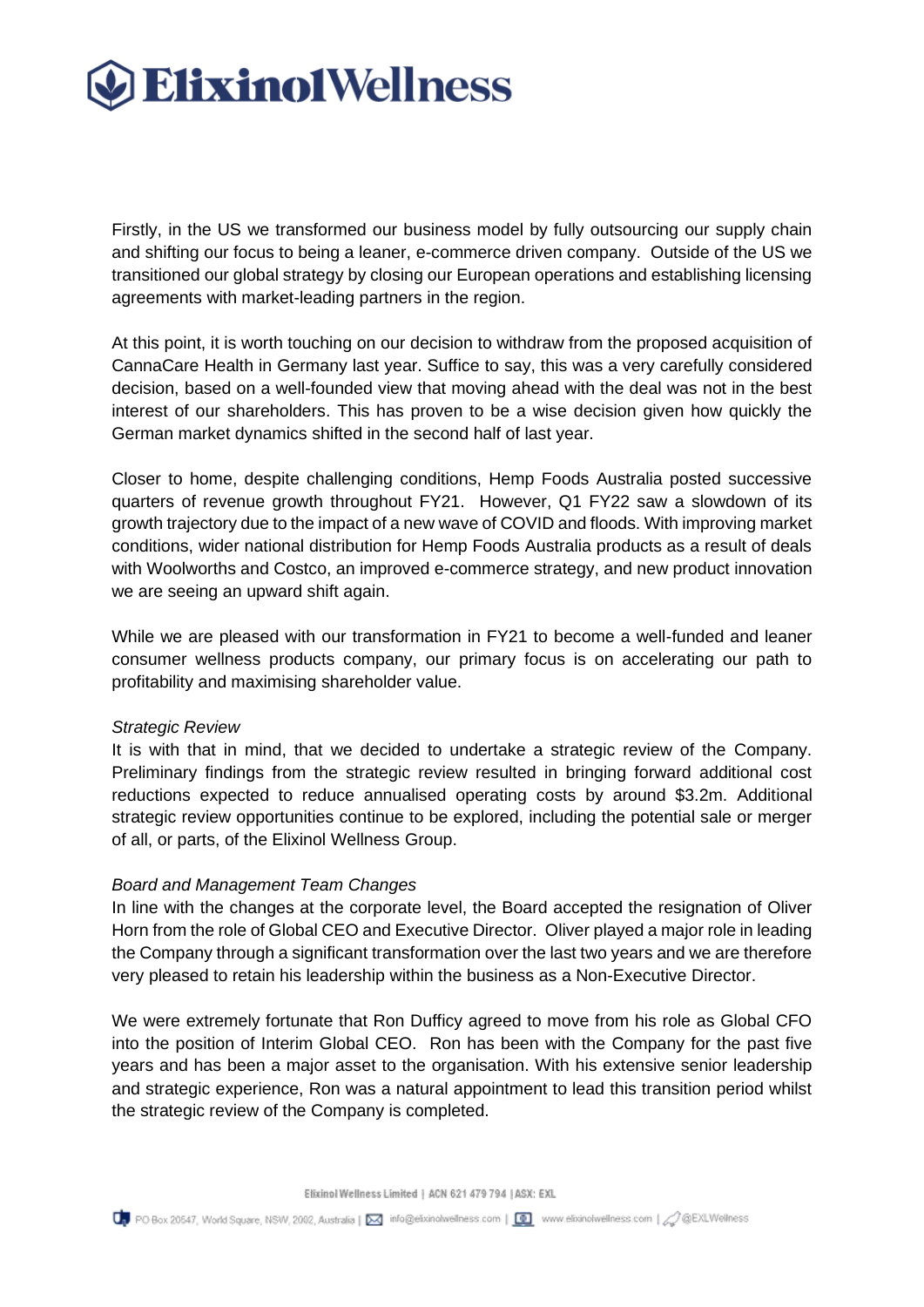

We were also pleased to have Josephine Lorenz, EXL's former Group Financial Controller, stepping into Ron's previous role of Global CFO.

On other changes, we secured Dave Fenlon to the EXL Board as an independent Non-Executive Director. This is a real coup for the Company as Dave has over 30 years of experience in the FMCG and consumer sectors.

#### *Looking ahead*

With these changes now in place we continue to be focused on driving our performance in the Australian and US markets, where we have a strong competitive position. We will continue to accelerate our e-commerce growth and bring innovative new products to consumers, while continuing to improve profitability and reduce our operating costs. I believe Elixinol Wellness is well positioned – with strong brand equity, in an industry where the global outlook remains positive.

#### *Closing*

In closing I would like to thank the management team for their continued commitment and dedication to the Company. Special recognition also needs to go to our employees around the globe who have shown resilience in very challenging times and who have been willing to champion change within the organisation.

And finally, I would like to take the opportunity to thank you, our shareholders for your ongoing support and belief as we continue to navigate the transformation of the business. Delivering shareholder value remains our priority and is at the forefront of the decisions we are making.

And with that I would like to hand over to Ron for the CEO update.

\*\*\*\*\*\*\*\*\*\*\*\*\*\*\*\*\*

Investors are invited to review the Interim Global CEO's presentation also released to the ASX today for the narrative which follows on from the Chair's address.

This document was authorised to be given to the ASX by the Board of the Company.

#### **Investor relations please contact:**

Ron Dufficy, Interim Global CEO [ron.dufficy@elixinolwellness.com](mailto:ron.dufficy@elixinolwellness.com)